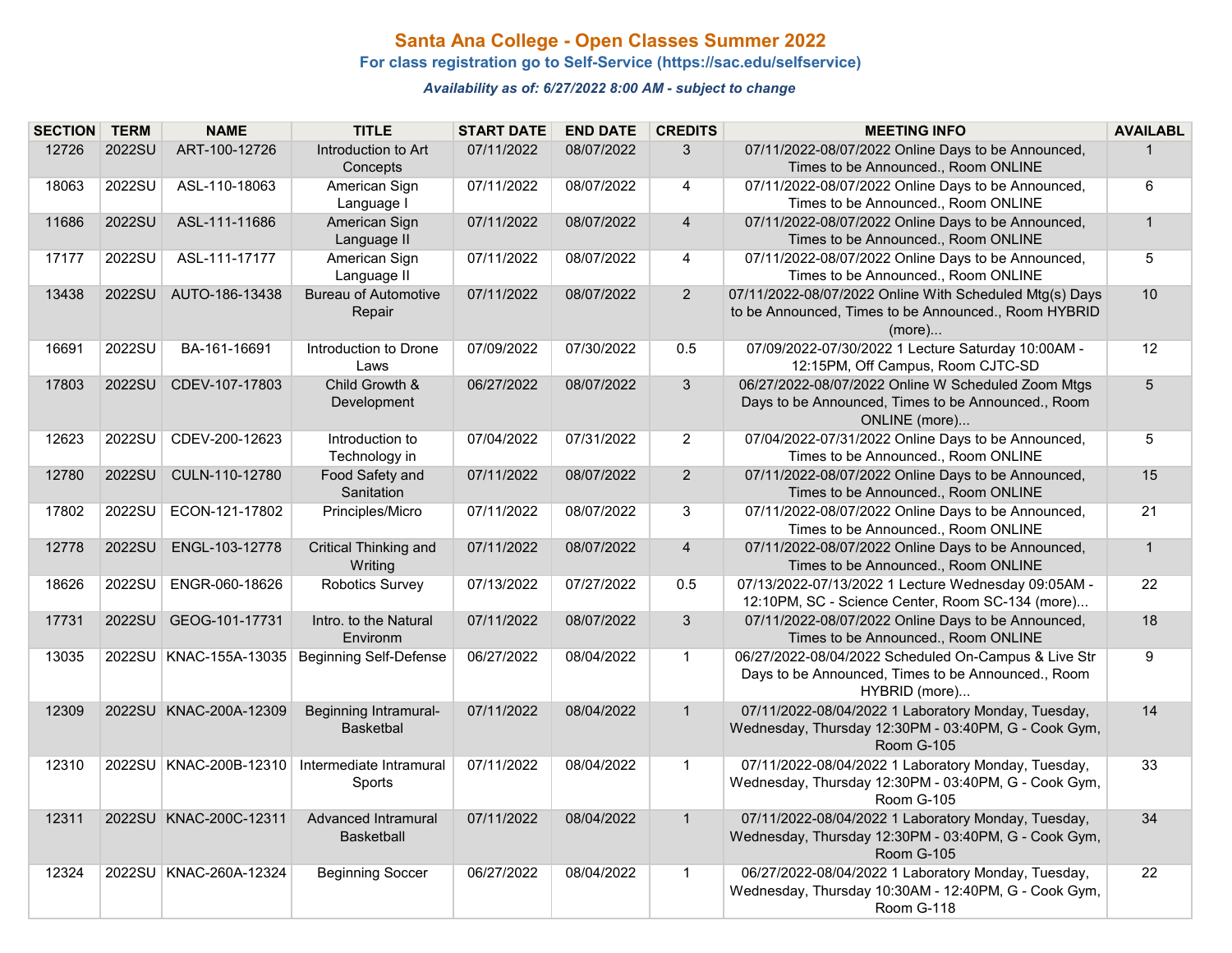### **Santa Ana College - Open Classes Summer 2022**

**For class registration go to Self-Service (https://sac.edu/selfservice)**

*Availability as of: 6/27/2022 8:00 AM - subject to change*

| <b>SECTION TERM</b> |        | <b>NAME</b>              | <b>TITLE</b>                        | <b>START DATE</b> | <b>END DATE</b> | <b>CREDITS</b> | <b>MEETING INFO</b>                                                                                                                   | <b>AVAILABL</b> |
|---------------------|--------|--------------------------|-------------------------------------|-------------------|-----------------|----------------|---------------------------------------------------------------------------------------------------------------------------------------|-----------------|
| 12337               |        | 2022SU KNAC-260A-12337   | <b>Beginning Soccer</b>             | 06/27/2022        | 08/04/2022      | $\mathbf{1}$   | 06/27/2022-08/04/2022 1 Laboratory Monday, Tuesday,<br>Wednesday, Thursday 02:00PM - 04:10PM, G - Cook Gym,<br>Room G-118             | 22              |
| 12325               |        | 2022SU KNAC-260B-12325   | Intermediate Soccer                 | 06/27/2022        | 08/04/2022      | $\mathbf{1}$   | 06/27/2022-08/04/2022 1 Laboratory Monday, Tuesday,<br>Wednesday, Thursday 10:30AM - 12:40PM, G - Cook Gym,<br>Room G-118             | 39              |
| 12338               |        | 2022SU KNAC-260B-12338   | Intermediate Soccer                 | 06/27/2022        | 08/04/2022      | $\mathbf{1}$   | 06/27/2022-08/04/2022 1 Laboratory Monday, Tuesday,<br>Wednesday, Thursday 02:00PM - 04:10PM, G - Cook Gym,<br>Room G-118             | 28              |
| 12326               |        | 2022SU KNAC-260C-12326   | <b>Advanced Soccer</b>              | 06/27/2022        | 08/04/2022      | $\mathbf{1}$   | 06/27/2022-08/04/2022 1 Laboratory Monday, Tuesday,<br>Wednesday, Thursday 10:30AM - 12:40PM, G - Cook Gym,<br>Room G-118             | 45              |
| 12339               |        | 2022SU KNAC-260C-12339   | <b>Advanced Soccer</b>              | 06/27/2022        | 08/04/2022      | $\mathbf{1}$   | 06/27/2022-08/04/2022 1 Laboratory Monday, Tuesday,<br>Wednesday, Thursday 02:00PM - 04:10PM, G - Cook Gym,<br>Room G-118             | 27              |
| 12987               |        | 2022SU   KNAC-270A-12987 | <b>Beginning Softball</b>           | 07/04/2022        | 08/04/2022      | $\mathbf{1}$   | 07/05/2022-08/04/2022 1 Laboratory Monday, Tuesday,<br>Wednesday, Thursday 02:30PM - 05:05PM, G - Cook Gym,<br>Room G-120             | 28              |
| 13029               | 2022SU | KNFI-147A-13029          | <b>Beginning Weight</b><br>Training | 06/27/2022        | 08/04/2022      | $\mathbf{1}$   | 06/27/2022-08/04/2022 1 Laboratory Monday, Tuesday,<br>Wednesday, Thursday 10:20AM - 12:30PM, G - Cook Gym,<br>Room G-103             | 13              |
| 13031               |        | 2022SU   KNFI-147B-13031 | Intermediate Weight<br>Training     | 06/27/2022        | 08/04/2022      | $\mathbf{1}$   | 06/27/2022-08/04/2022 1 Laboratory Monday, Tuesday,<br>Wednesday, Thursday 10:20AM - 12:30PM, G - Cook Gym,<br>Room G-103             | 33              |
| 12308               | 2022SU | KNHE-101-12308           | <b>Healthful Living</b>             | 07/11/2022        | 08/07/2022      | 3              | 07/11/2022-08/07/2022 Online Days to be Announced,<br>Times to be Announced., Room ONLINE                                             | 19              |
| 12981               | 2022SU | KNHE-102-12981           | Women's Health Issues               | 06/27/2022        | 08/07/2022      | 3              | 06/27/2022-08/07/2022 Online Days to be Announced,<br>Times to be Announced., Room ONLINE                                             | 13              |
| 12743               | 2022SU | KNHE-104-12743           | <b>Nutrition and Fitness</b>        | 07/11/2022        | 08/07/2022      | $\overline{2}$ | 07/11/2022-08/07/2022 Online Days to be Announced,<br>Times to be Announced., Room ONLINE                                             | 11              |
| 12323               | 2022SU | KNIA-128-12323           | <b>Conditioning for Athletes</b>    | 06/27/2022        | 08/04/2022      | 0.5            | 06/27/2022-08/04/2022 1 Laboratory Monday, Tuesday,<br>Wednesday, Thursday 09:00AM - 10:20AM, G - Cook Gym,<br>Room G-103             | 18              |
| 12334               | 2022SU | KNIA-128-12334           | <b>Conditioning for Athletes</b>    | 06/27/2022        | 08/04/2022      | 0.5            | 06/27/2022-08/04/2022 1 Laboratory Monday, Tuesday,<br>Wednesday, Thursday 12:00PM - 01:20PM, G - Cook Gym,<br><b>Room G-103</b>      | 23              |
| 17005               | 2022SU | KNIA-128-17005           | <b>Conditioning for Athletes</b>    | 06/27/2022        | 08/07/2022      | $\mathbf{1}$   | 06/27/2022-08/07/2022 1 Laboratory Monday, Wednesday<br>07:10PM - 09:20PM, G - Cook Gym, Room G-105 (more)                            | 21              |
| 18271               | 2022SU | KNIA-231-18271           | <b>Football Camp</b>                | 07/12/2022        | 08/04/2022      | $\mathbf{1}$   | 07/12/2022-08/04/2022 1 Lecture Tuesday, Wednesday,<br>Thursday 09:00AM - 09:50AM, F - Exercise Science<br>Complex, Room F-102 (more) | 89              |